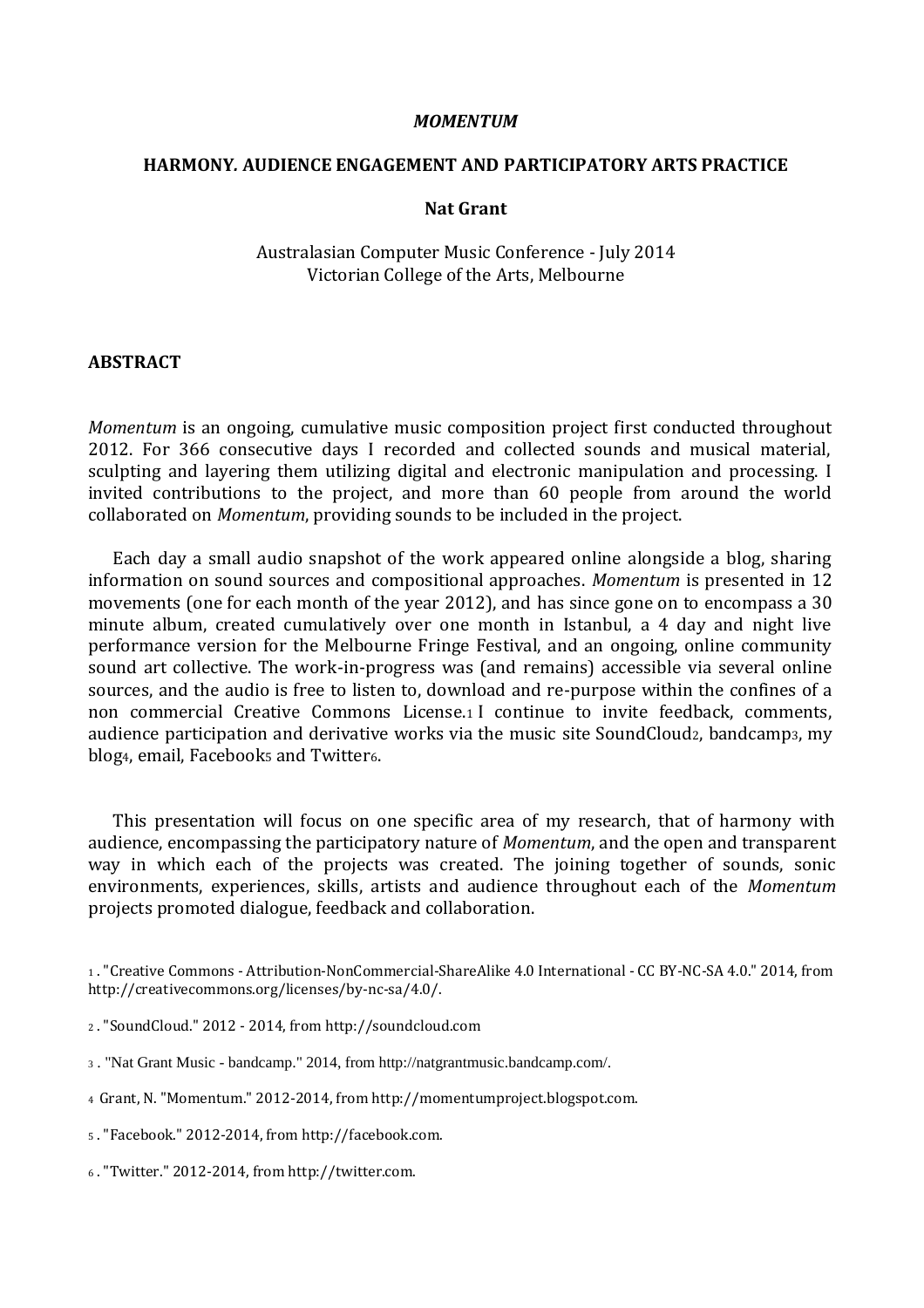## **Audience: Showing Process: Collaboration**

Audience played a crucial role in all the stages of *Momentum*. By delivering each of the projects online I was able to instantly share my compositional processes and ongoing outcomes with an increasingly large audience. The online format of *Momentum* also made it very straightforward for audience members to contribute to the project, and to provide feedback on individual tracks as well as on the process as a whole. Throughout 2012 and 2013 I collaborated with dozens of audience members, existing and new friends and artist colleagues, and was also able to facilitate collaborations between these people.

 One motivation for presenting *Momentum* daily via a blog and sound hosting site was to share the process of creating a sound work with an audience, *as* it was happening – not only after the fact, in the form of a complete work, cd etc. A deliberate transparency of process combined with free and easy access to the work itself promoted regular conversation, feedback and collaboration with my audience throughout the entire process. Creating *Momentum* involved taking the audience along for the journey, and inviting feedback and engagement with my creative process.

 Much of my work draws attention to process as a part of the experience of performing or recording. Like a real time 'making of', my art draws attention to a "selected aspect of experience,"7 that of using sound as a sculptural medium, and of listening to the world always with the next stage of my project in mind. Similarly in his PhD thesis *Blogging as Art*, performance artist Lucas Ihlein conducted two particular durational art project in Sydney and Western Australia in 2005 and 2006, which were blogged about and also presented in physical hard copy on the day of creation, "so that the moment of publication (the moment, that is, of engaging with the public) was not deferred to some future moment when the artwork was deemed to be complete."<sup>8</sup>

 There are countless examples, also, of artists and artisans conducting '365' projects, and blogging or making public each days creation/s. US artist Noah Scalin's *Make Something 365* blog hosts hundreds of these types of projects - *Momentum* was featured on his site in November, 2013.<sup>9</sup>

 In the initial stage of *Momentum*, for each day in 2012, I posted on my own blog, describing the kind of sound/s I had recorded that day, how they fit into the overall mix at that time, what kind of digital manipulation had been applied to the recording, and why those sound/s and tools had been chosen on that particular day.

<sup>8</sup> Ibid.

<sup>7</sup> Ihlein, L. (2009). Framing Everyday Experience: Blogging as Art, Deakin University.

<sup>9</sup> Scalin, N. "Make Something 365." Retrieved November 30, 2013, from http://makesomething365.blogspot.com.au/.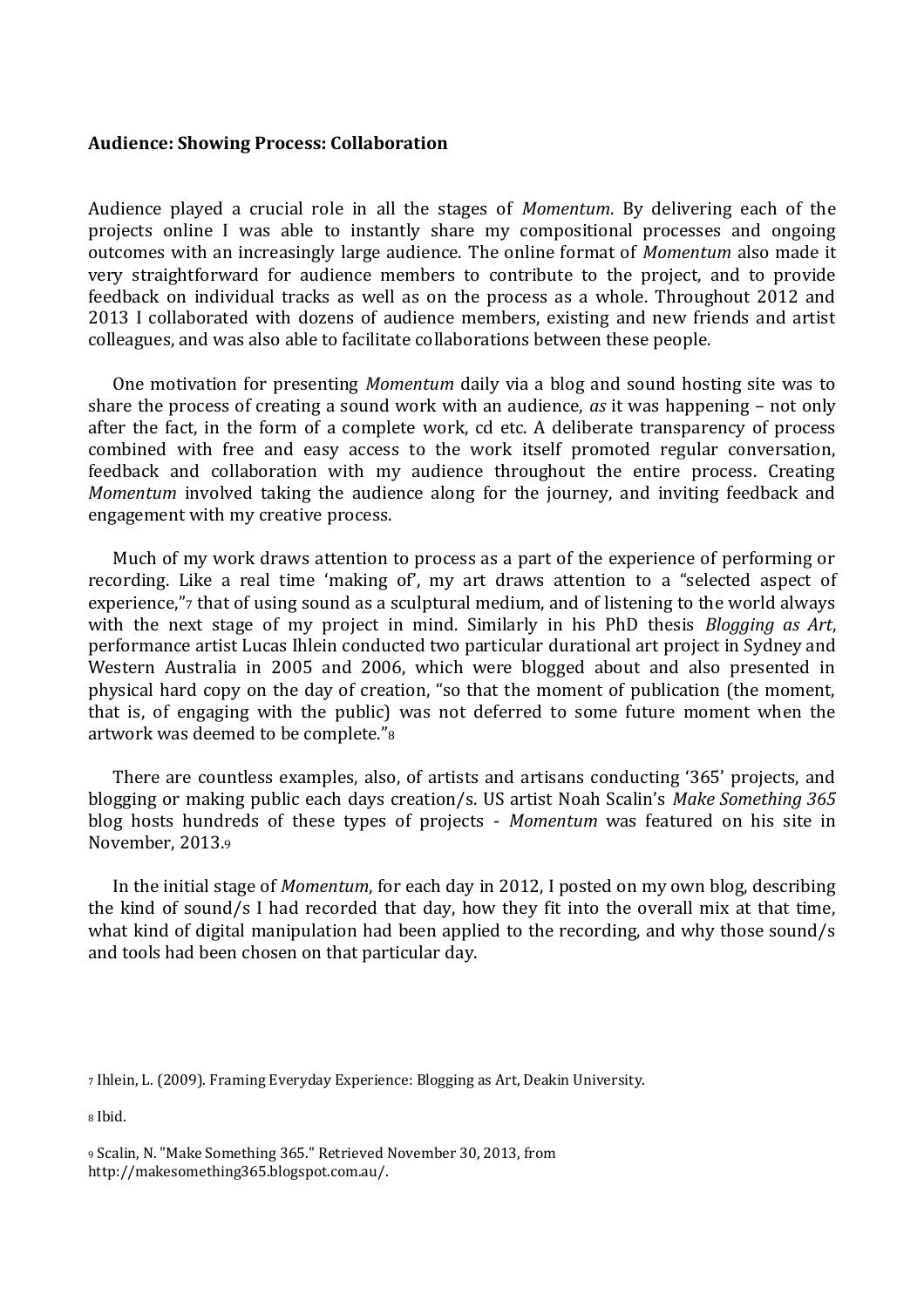The daily blog posts were promoted on Facebook and twitter, and gave people the option to subscribe to receive an email with each new blog post. This resulted in audience members 'following' my progress each day, and coming to a greater understanding of the kinds of

processes involved in creating my music than from merely hearing finished tracks. I received comments throughout the year describing the personal experiences of different followers, and new ways in which they were appreciating many of the sounds in their own environments.

 This also meant that if someone wished to contribute a sound to the piece, or to use any part of *Momentum* in a new or derivative work, they could quickly and easily listen and gauge the general aesthetic of the work, understand the kinds of sounds that had been recorded and contributed already, and access the entire work to date, if they so wished.

 From my own experience as an artist and audience member – people are interested in *how* creative work is made, and the outcome of each of the *Momentum* projects suggests that it was of interest to my audience how I went about creating *Momentum*, that it provides insight into the artwork itself and my creative process. I consciously made the decision to blog and post a track each day in each stage of *Momentum*. I was interested to share my compositional processes with my audience; "…a kind of artistic and intellectual intimacy that lets other see *how* (I) reached a specific point, not simply that (I) did reach it."10

 One particular contributor - a first time field recorder - emailed me in May 2013, saying: "Your soundscapes are altering our ways of hearing." She thought it was a "Great idea to have lots of people out 'listening' more intentionally."<sup>11</sup> This woman was amongst others who kept contributing sounds after the initial, yearlong *Momentum* project had concluded, which inspired the creation of an ongoing, online sound collective. This has shown me that my audience is interested in my process, in contributing to the creation of new work and engaging in ongoing dialogue about the work and the process.

 Having an audience who is engaged with my art and my process and has even contributed to the work adds value in terms of making a serious engagement with that audience, and was one of the motivations for conduction *Momentum* in plain sight. I am not interested in, as Bayles & Orland put it in their book *Art & Fear*, my art remaining "the province of genius… something to be pointed to and poked at from a safe analytical distance."12

 Throughout each stage of *Momentum* I was keen for other people to be involved. If someone had mentioned an interesting sound somewhere in their lives I'd request a recording and an accompanying image. If other musicians expressed interest in the project I'd invite contribution. I was keen to have as many different people involved as possible.

 From the beginning of the creation of *Momentum* I made it known on the blog, SoundCloud and social media that I was interested in others contributing sounds to the project. On the seventh day (January 7, 2012) I received my first contribution, and five more before the end

<sup>10</sup> Bayles, D. a. O., Ted (1993). Art & Fear. USA, Image Continuum Press.

<sup>11</sup> Rasmussen, C. (2013). Rain on tin. N. Grant.

<sup>12</sup> Bayles, D. a. O., Ted (1993). Art & Fear. USA, Image Continuum Press.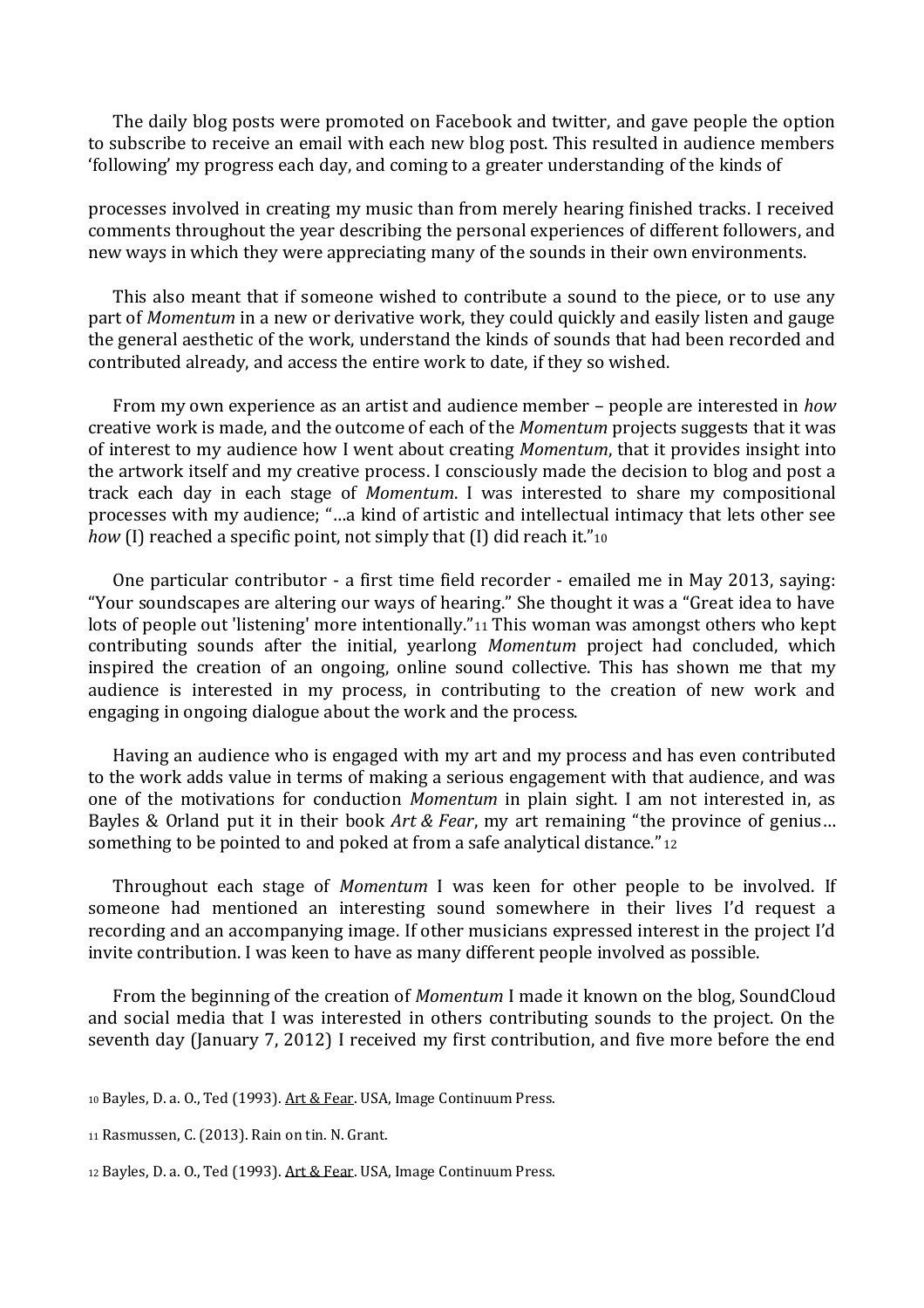of the first month. This snowballed throughout the year, and I received more and more external contributions to *Momentum* as the project progressed.

 The online nature of the project and the ability to send media files via email and dropbox<sup>13</sup> made these collaborations straightforward and instantaneous. When someone sent me a sound I would usually incorporate it into the work straight away, meaning I could also send them the link to a daily mix with their sound included within days. This made for several repeat contributors, as it was a fairly quick and also fun way to contribute and collaborate and hear a finished product without waiting months for an album to be released. Contributions came from ongoing or previous musical collaborators, from friends with no musical knowledge or experience, from followers on social media sites, from people who had learned of the project by word of mouth, and from those who had found the project online or in other ways.

 In addition to this there were inadvertent collaborations along the way between various contributors, as on occasion I would receive contributions to the project several days in a row. Sometimes these contributors knew each other, other times not, and at times I was able to introduce artists to each other in this way.

 Conducting *Momentum* gave me the confidence to approach other artists and ask for a contribution. Given the small request, that there were no limits on the type or length sounds to be contributed (it could be as little as a few seconds), I felt able to ask, and most people obliged. New connections were made and new collaborations were borne out of this.

 The snowball effect of people contributing to *Momentum* resulted in my decision to have each track in the month of December 2012 made up of others' contributions. For the last 31 days I acted as curator, digitally manipulating, blending, building, altering and sculpting with sounds sent in by other artists and members of my audience, while maintaining a style that was coherent and consistent with the rest of the work.

 In 2013 I was still receiving contributions periodically, which prompted me to start an online sound art collective on the [SoundCloud](http://soundcloud.com/groups/momentum-collective) site where people can contribute source sounds but also where members can download each others' sounds, re-mix them and post back to the group.

 *Momentum* has extended beyond and outside of itself. The initial, yearlong project inspired me to create the three subsequent projects, and the process of disciplined practice and cumulative composition has continued, flowing on to new projects and ideas. Involving my audience in the project was a big drive to continue to create and share my work. Showing where I was up to every day, getting feedback and encouragement to keep going, perhaps even inspiring others to do the same, and receiving so many contributions that turned my audience into collaborators and took the project in new and exciting directions – these were all vital elements in the success and, I believe, completion of the year long *Momentum* project.

 Working in this way gave both me and my audience deeper insight into my art and my process, and provided inspiration to continue to work in this way in the future – in tandem with an audience who are both engaged and involved in the creation of my art.

<sup>13</sup> . "dropbox." 2014, from http://dropbox.com.